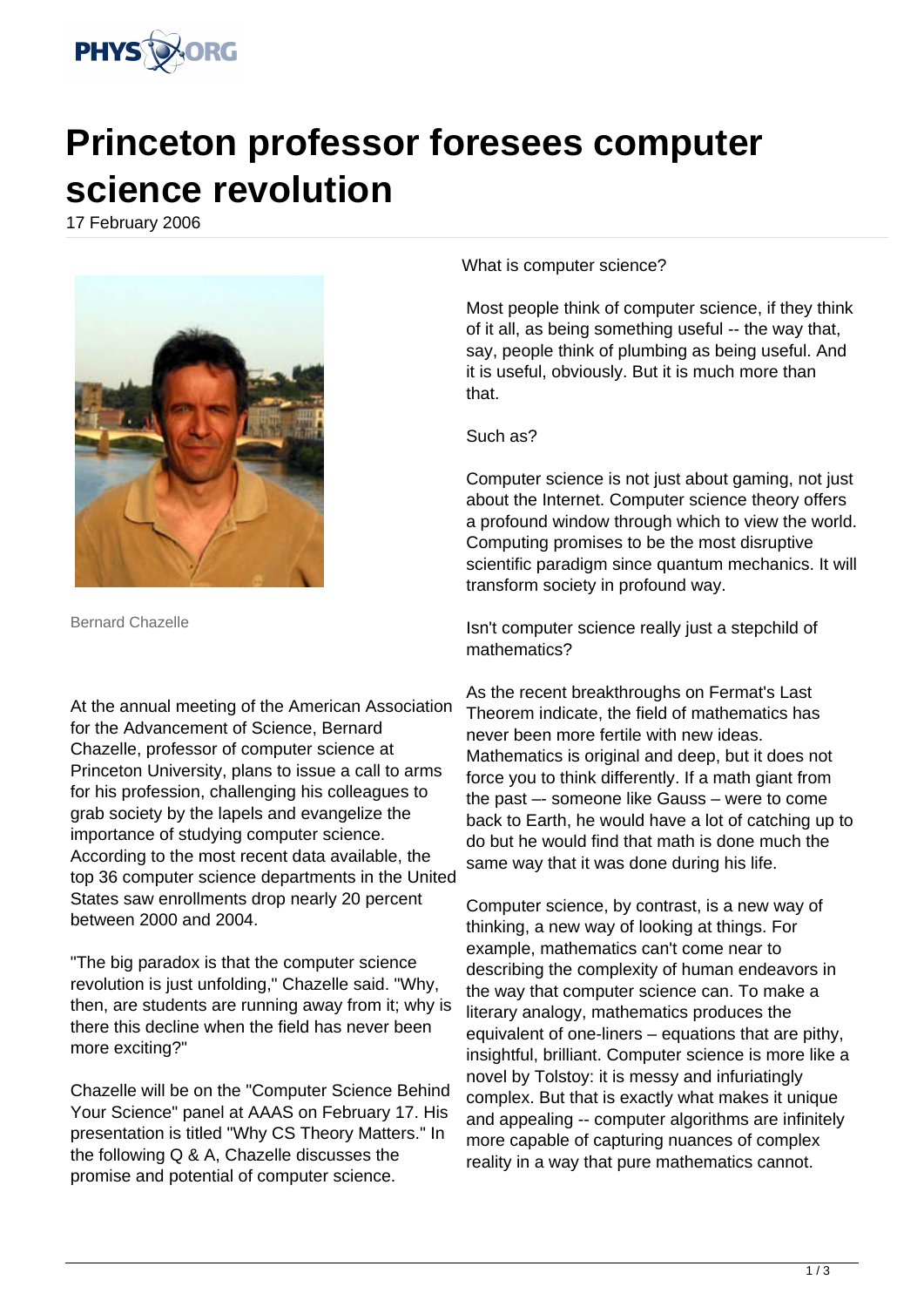

What exactly is an algorithm?

An algorithm is not a simple mathematical formula. It is a set of rules that govern a complex operation. You can look at Google as a giant algorithm. Or you can think of an economy or an ecological system as an algorithm in action.

Physics, astronomy, and chemistry are all sciences of mathematical formulae. The quantitative sciences of the 21st century such as proteomics and neurobiology, I predict, will place algorithms rather than formulas at their core. In a few decades we will have algorithms that will be considered as fundamental as, say, calculus is today.

If you are right, then why aren't students clamoring to major in computer science?

With the dot.com bust, kids got scared and went to law school. Computer science departments have lost students all across the country. That's why we saw Bill Gates in recent months galavanting across Third, and (since I am a theorist) most important, North American campuses, trying to turn kids on to the field.

But mainly I think that computer science lacks a great popularizer – someone who can describe to a wide audience how exciting it is. More than 25 years ago the book Godel, Escher, Bach, by Douglas Hofstadter, got a whole generation of people excited about the future of computer science. Computer science as a field doesn't have anyone the way that, for example, physics has Stephen Hawking – someone who in a sustained way explains to the broader public the beauty and wonder and potential of the field.

If you study computer science, doesn't that mean you will simply be a programmer when you grow up? And aren't all the programming jobs being shipped overseas? As a practical matter, what kind of job can you get if you study computer science?

First, computer science is integral to all of the sciences. Biology, for example, is very quantitatively driven, so a computer science background is imperative.

At Princeton I am part of a pioneering course

developed by the eminent geneticist David Botstein and others. The course simultaneously incorporates physics, molecular biology, chemistry, mathematics, and computer science. Mathematics has long been the lingua franca, the Esperanto, of science. But I would argue that science now has two Esperantos: math and computer science. Science magazine recently ran an article listing all of the interesting scientific problems of the 21st century. Not once did the article use the term "computer science"; yet many of the problems listed were fundamentally about computer science.

Second, for those of an entrepreneurial bent, the Internet is paramount; if you don't understand computer science you are lost. I don't think it is just coincidence that two of the biggest Internet visionaries -- Jeff Bezos of Amazon and Eric Schmidt of Google -- are products of the computer science and electrical engineering departments at Princeton.

are careers in the field of theoretical computer science. Theoretical computer science would exist even if there were no computers. Computer science is not bound by the laws of physics; it is inspired by them but, like mathematics, it is something that is completely invented by man.

A few short years before Einstein turned our world upside down with his theory of relativity, the great Lord Kelvin declared that "There is nothing new to be discovered in physics now." Not his lordship's finest hour.

I think that computer science bears an uncanny resemblance to pre-Einstein physics. Moore's Law – Gordon Moore's prediction that computing power would increase exponentially because the number of transistors on microchip would double every 18 months or so – put computing on the map. But algorithms are going to unleash computing's true potential. I predict that there will be an Einstein of computer scientists. The revolution is yet to come.

Source: Princeton University